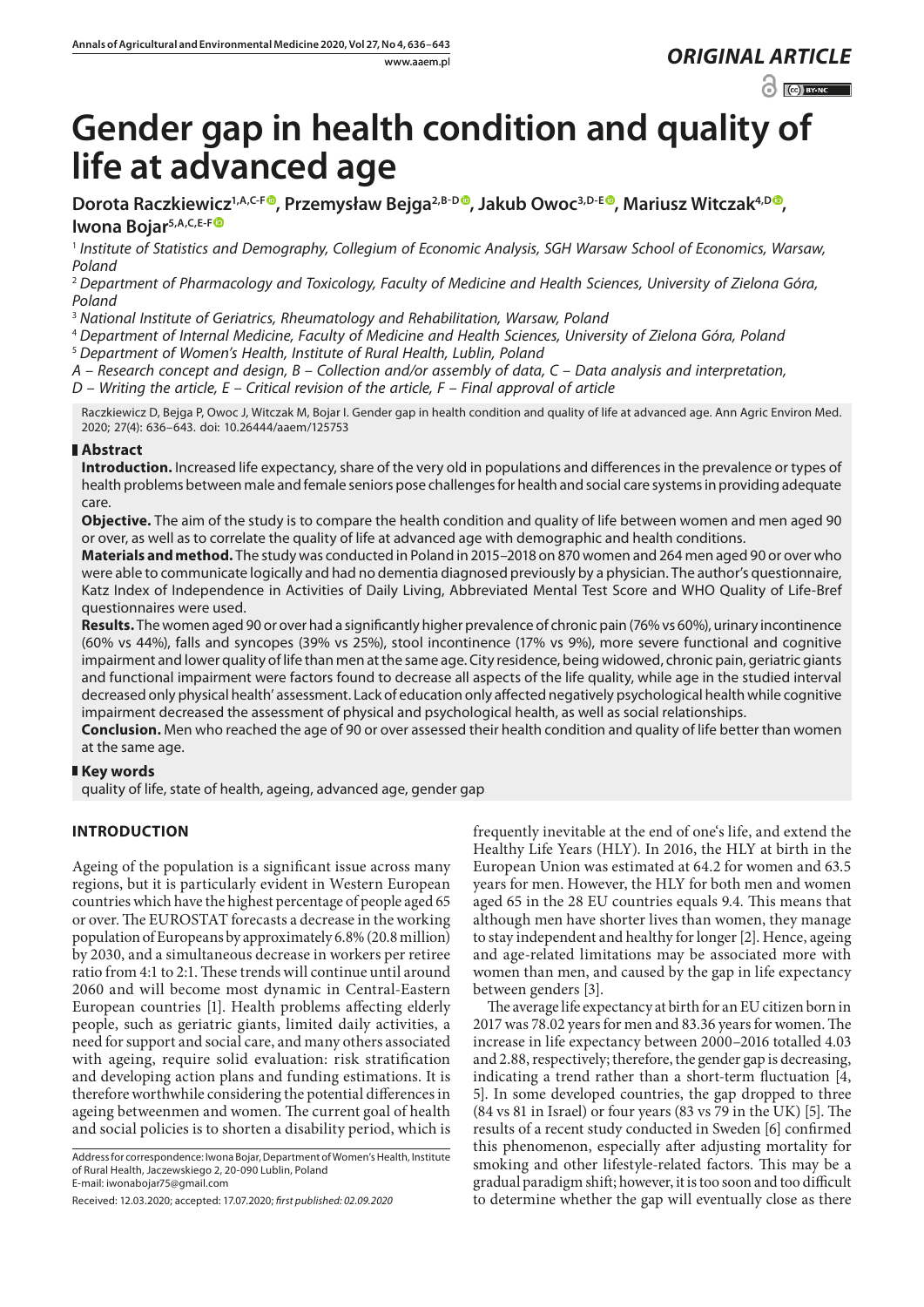are too many factors involved: accidents, lifestyle, substance abuse, social roles or genetics. For example, hormone-related factors (such as the protective role of estrogens in the incidence of cardiovascular diseases) or socio-psychological factors (such as risky behaviour more often witnessed in males) seem to favour longer lives among females [7–11].

The development of medicine over the last decades has also had its impact on the phenomenon of longevity. Healthconscious individuals that live healthy lifestyles and have access to necessary medical procedures are more likely to live longer [12]. How can all these processes further contribute to the closing of the gap in life expectancy between genders is a question to be asked. All we know now for certain is that it can be as low as three years [5].

In 2015, the expected HLY at 65 in Poland was below the EU-28 average for both women (8.4 vs. 9.4) and men (7.6 vs 9.4). The population of 85+ accounted for 2.02% in 2018 and was also below the EU-28 average of 2.70%. Nevertheless, the demographic trends for the country are unfavourable as official forecasts predict that the percentage of the population of 80+ will increase from 3.9% in 2013 to 10.5% in 2050 [13].

### **OBJECTIVE**

The objective of this study was to compare health condition and the quality of life between men and women aged 90 or over, as well as to correlate the quality of life at advanced age with demographic and health conditions.

## **MATERIALS AND METHOD**

**Participants.** This study is the second part of a large research project carried out by Prof. Bojar's team. The first part of the project was aimed at evaluating the state of health and quality of life only in women at advanced age, and published by Pinkas, Bojar et al. [14]. While this study is aimed primarily at comparing the health condition and quality of life between men and women, it also focuses on the gender gap.

The study was conducted in Poland in 2015–2018 and organizationally supported by Social Support Centres. These are State funded organizations that offer support to people in difficult life situations, including seniors residing at their homes or with families. The Central Statistical Office in Poland lists 2,500 such centres all around the country. A systematic sample of 250 centres (10%) was selected from that list. Finally, 153 centres agreed to participate in the study. Each of them received 10 questionnaires with detailed instructions and inclusion (age of 90+, verbal contact) and exclusion criteria (any of the following: dementia previously diagnosed by a physician, no verbal contact, addiction to alcohol, addiction to psychotropic drugs). The participants were selected by staff members who were thoroughly instructed and trained. The training included an e-learning session that explained each question on the questionnaire. Staff were instructed to contact (through phone or e-mail) the research team (psychologist, IT specialist and geriatrician) in case of any uncertainties. The first step in recruiting participants involved verifying whether there was verbal logical contact. If so, the AMTS scale was administered. Participants with scores below 4 points were required to be assisted by a family member or carer familiar with their condition.

A total of 1,134 completed questionnaires were received, a response rate of 56%. The study included 870 women and 264 men aged 90 or over, with demographic data, prevalence of chronic pain, geriatric giants and three standardized tests.

#### **Standardized tests**

**Katz Index of Independence in Activities of Daily Living (Katz ADL)** was used to evaluate functional impairment. The test involves 6 activities: bathing, dressing, toileting, transferring, continence and feeding. Each of the activities performed independently is rewarded with 1 point. A total score of 2 or less means a severe functional impairment, 3 or 4 – a moderate functional impairment, 5 or 6 – a full function [15].

**Abbreviated Mental Test Score (AMTS)** was used to evaluate a cognitive status. Respondents were asked about such things as their age or date and time. A total score of 3 or less meant a severe cognitive impairment, 4–6 – moderate cognitive impairment, 7 or 8 – mild cognitive impairment, 9–11 – a normal mental state [16].

**World Health Organization Quality of Life** – an abbreviated version **(**WHO-QOL Bref) was used to measure quality of life [17]. It consists of 24 questions investigating overall quality of life, general health, physical health, psychological health, social relationships and environment on a 5-degree scale: very poor (1), poor (2), neither good nor poor (3), good (4), very good (5).

**Statistical analyses.** Statistical analyses were conducted using STATISTICA software. Median (Me), mean (M) and standard deviation (SD) for numerical variables, as well as absolute numbers (n) and percentages (%) for categorical variables, were estimated. The following statistical tests were applied:  $\chi^2$  test of independence to compare categorical variables between men and women, t test to compare numerical variables between men and women or between two categories of categorical variables, F test to compare numerical variables between more than 2 categories of categorical variables, Pearson's correlation coefficient to determine demographic and health determinants of the assessment of quality of life. Significance level was assumed at 0.05.

## **RESULTS**

**Study group characteristics.** There were 1,134 participants: 870 women (76.72%) and 264 men (23.28%) aged 90 or over (Tab. 1). The majority of both genders had a low level of education and lived in rural areas with their families. There were significant differences in marital status between them (p<0.001), with a higher percentage of married men than women (40% vs. 4%), with a larger percentage of women being widowed (89% vs. 56%).

**Health Condition.** Chronic pain and the 3 geriatric giants (urinary and stool incontinences, falls and syncopes) were more common in women than they were in men. A similar percentage of both genders suffered from hypoacusis and visual disturbances (Tab. 2). A larger percentage of women suffered from functional impairment measured with Katz ADL (Tab. 3) and cognitive impairment measured with AMTS (Tab. 4) than men.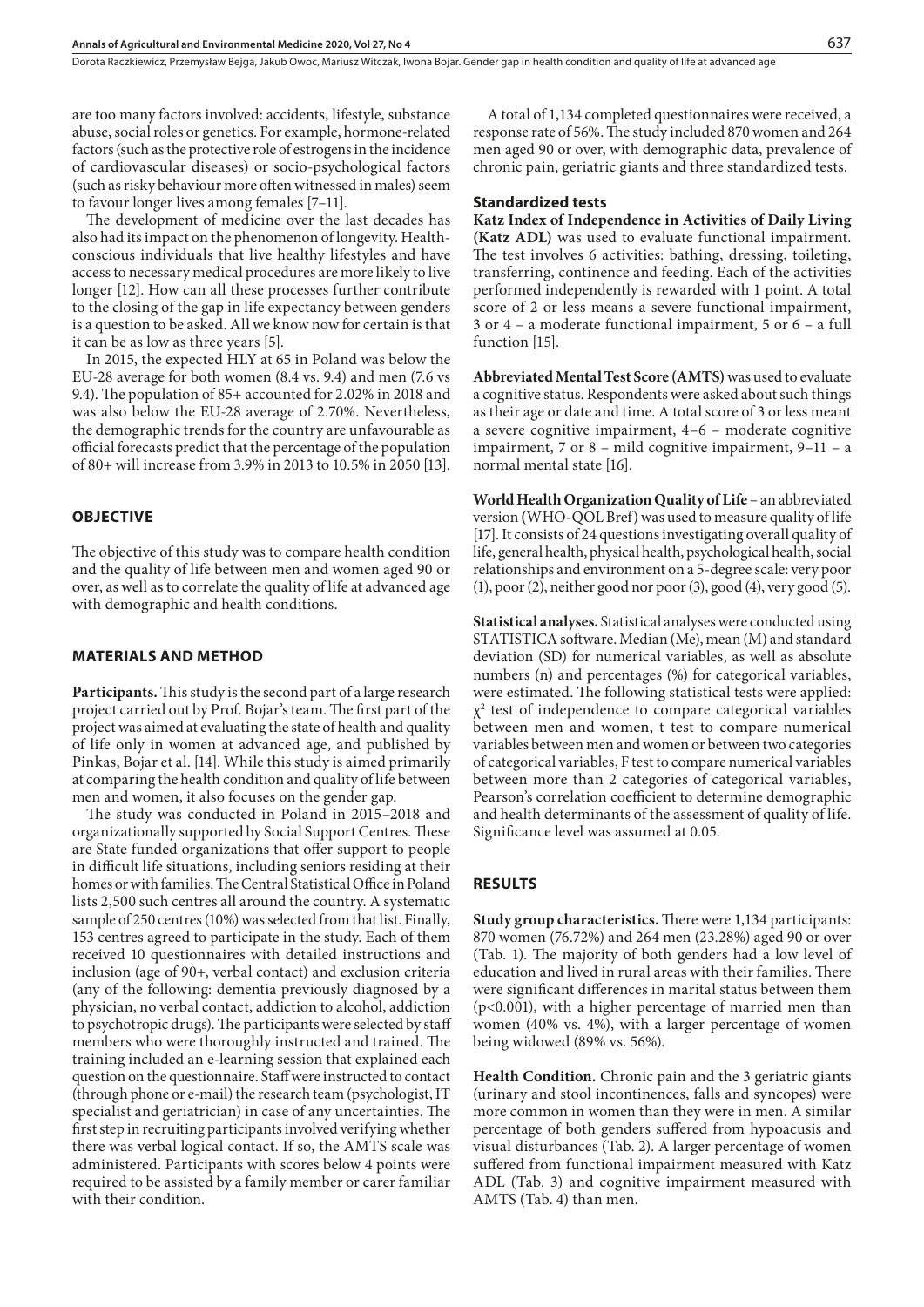| Parameter                                                                                                | Category                               | Men                                                                                                                                                                                                                    | Women                        | Test            | p       |  |  |
|----------------------------------------------------------------------------------------------------------|----------------------------------------|------------------------------------------------------------------------------------------------------------------------------------------------------------------------------------------------------------------------|------------------------------|-----------------|---------|--|--|
| Age: min-<br>max, M±SD                                                                                   | years                                  | $90 - 111$ ,<br>$93.9 \pm 2.6$                                                                                                                                                                                         | $91 - 106$<br>$94.3 \pm 2.9$ | $t = 2.100$     | 0.036   |  |  |
|                                                                                                          | rural                                  | 193 (73.11)                                                                                                                                                                                                            | 527 (60.57)                  |                 |         |  |  |
| Place of<br>residence,<br>n(%)<br>Level of<br>education,<br>n(%)<br>Marital<br>status,<br>n(%)<br>Living | town (< 100,000<br>inhabitants)        | 50 (18.94)                                                                                                                                                                                                             | 214 (24.60)                  | $x^2 = 14.892$  | 0.001   |  |  |
|                                                                                                          | city (> 100,000<br>inhabitants)        | 21 (7.95)<br>129 (14.83)                                                                                                                                                                                               |                              |                 |         |  |  |
|                                                                                                          | no school<br>education                 | 31 (11.74)                                                                                                                                                                                                             | 147 (16.90)                  |                 |         |  |  |
|                                                                                                          | primary or<br>primary not<br>completed | 190 (71.97)                                                                                                                                                                                                            | 607 (69.77)                  | $x^2 = 4.665$   | 0.198   |  |  |
|                                                                                                          | secondary                              | 36 (13.64)<br>95 (10.92)<br>7(2.65)<br>21(2.41)<br>105 (39.77)<br>33 (3.79)<br>10 (3.79)<br>60 (6.90)<br>149 (56.44)<br>777 (89.31)<br>60 (22.73)<br>326 (37.47)<br>195 (73.86)<br>513 (58.97)<br>9(3.41)<br>31 (3.56) |                              |                 |         |  |  |
| tertiary                                                                                                 |                                        |                                                                                                                                                                                                                        |                              |                 |         |  |  |
|                                                                                                          | married                                |                                                                                                                                                                                                                        |                              |                 |         |  |  |
|                                                                                                          | never married                          |                                                                                                                                                                                                                        |                              | $x^2 = 237.507$ | < 0.001 |  |  |
|                                                                                                          | widowed                                |                                                                                                                                                                                                                        |                              |                 |         |  |  |
|                                                                                                          | alone                                  |                                                                                                                                                                                                                        |                              |                 |         |  |  |
|                                                                                                          | with family                            | $x^2 = 20.149$                                                                                                                                                                                                         | < 0.001                      |                 |         |  |  |
|                                                                                                          | in institution                         |                                                                                                                                                                                                                        |                              |                 |         |  |  |

**Table 1.** Sample characteristics

**Table 2.** Prevalence of chronic pain and geriatric giants at advanced age

|                      |     | Men           |     | Women         |        |         |  |
|----------------------|-----|---------------|-----|---------------|--------|---------|--|
| Characteristics      | n   | $\frac{0}{0}$ | n   | $\frac{0}{0}$ | $X^2$  | р       |  |
| Chronic pain         | 159 | 60.23         | 658 | 75.63         | 24.111 | < 0.001 |  |
| <b>Hypoacusis</b>    | 214 | 81.06         | 700 | 80.46         | 0.063  | 0.802   |  |
| Visual disturbances  | 166 | 62.88         | 598 | 68.74         | 2.750  | 0.097   |  |
| Urinary incontinence | 116 | 43.94         | 525 | 60.34         | 19.824 | < 0.001 |  |
| Falls and syncopes   | 66  | 25.00         | 340 | 39.08         | 14.452 | < 0.001 |  |
| Stool incontinence   | 24  | 9.09          | 147 | 16.90         | 8.101  | 0.004   |  |
|                      |     |               |     |               |        |         |  |

**Table 3.** Katz index of independence in Activities of Daily Living (ADL) results at advanced age

| Severity of              |     | Men   |     | Women | No. of ADLs                     |      | Men           | Women |       |  |
|--------------------------|-----|-------|-----|-------|---------------------------------|------|---------------|-------|-------|--|
| functional<br>impairment | n   | %     | n   | %     | performed<br>indepen-<br>dently | n    | $\frac{0}{0}$ | n     | %     |  |
| Severe                   |     |       |     |       | 0                               | 15   | 5.68          | 60    | 6.90  |  |
| functional               | 47  | 17.80 | 205 | 23.56 | 1                               | 11   | 4.17          | 67    | 7.70  |  |
| impairment               |     |       |     | 2     | 21                              | 7.95 | 78            | 8.97  |       |  |
| Moderate                 |     |       |     |       | 3                               | 24   | 9.09          | 87    | 10.00 |  |
| functional<br>impairment | 62  | 23.48 | 199 | 22.87 | 4                               | 38   | 14.39         | 112   | 12.87 |  |
| Fully                    | 155 |       | 466 | 53.57 | 5                               | 59   | 22.35         | 197   | 22.65 |  |
| functional               |     | 58.72 |     |       | 6                               | 96   | 36.36         | 269   | 30.92 |  |

M – 4.3; SD – 1.8 for men; M – 4.1; SD – 1.9 for women. Differences are statistically significant (t=2.035; p=0.042).

**Quality of Life.** Both genders evaluated their general, physical and psychological health significantly lower (means < 3) than their overall quality of life, social relationships and environment (means > 3) according to the WHOQOL-BREF.

All the quality of life domains and almost all the facets in the domains were evaluated significantly lower by women than men (p<0.05). The only exceptions with a similar score for both genders referred to: 'social support' (p=0.203), 'health

**Table 4.** Abbreviated Mental Test Score (AMTS) results at advanced age

| Cognitive       |     | Men            |     | Women | No. of correct<br>answers |                | Men   | Women |       |  |
|-----------------|-----|----------------|-----|-------|---------------------------|----------------|-------|-------|-------|--|
| impairment      | n   | %<br>$\%$<br>n |     |       | n                         | %              | n     | %     |       |  |
|                 |     |                |     |       | 0                         | 4              | 1.52  | 20    | 2.30  |  |
|                 |     |                |     |       | 1                         | $\overline{2}$ | 0.76  | 16    | 1.84  |  |
| Severe          | 19  | 7.20           | 84  | 9.66  | $\overline{2}$            | 3              | 1.14  | 18    | 2.07  |  |
|                 |     |                |     |       | 3                         | 10             | 3.79  | 30    | 3.45  |  |
|                 |     |                |     |       | 4                         | 7              | 2.65  | 44    | 5.06  |  |
| Moderate        | 43  | 16.29          | 192 | 22.08 | 5                         | 16             | 6.06  | 72    | 8.28  |  |
|                 |     |                |     |       | 6                         | 20             | 7.58  | 76    | 8.74  |  |
|                 |     |                |     |       | 7                         | 28             | 10.61 | 113   | 12.99 |  |
| Mild            | 59  | 22.35          | 265 | 30.34 | 8                         | 31             | 11.74 | 152   | 17.47 |  |
|                 |     |                |     |       | 9                         | 44             | 16.67 | 115   | 13.22 |  |
| Normal<br>state | 143 | 54.17          | 329 | 37.82 | 10                        | 42             | 15.91 | 101   | 11.61 |  |
|                 |     |                |     |       | 11                        | 57             | 21.59 | 113   | 12.99 |  |
|                 |     |                |     |       |                           |                |       |       |       |  |

 $M - 8.1$ ; SD – 2.6 for men;  $M - 7.4$ ; SD = 2.7 for women Differences are statistically significant (t=3.819; p**<**0.001).

and social care: accessibility and quality' (p=0.086) and 'thinking, learning, memory and concentration' (p=0.063) (Fig. 1).

**Quality of life determinants.** Categorical factors other than gender that were found to be correlated with quality of life are presented in Table 5. Overall quality of life, general, physical and psychological health, social relationships and environment were evaluated significantly lower by urban inhabitants than rural inhabitants, lower by widowed individuals than married respondents, lower by respondents living alone than respondents living with families, lower by respondents with chronic pain and geriatric giants. Only psychological health was evaluated lower by respondents with no school education than by respondents with primary or secondary level of education.

Functional impairment affected negatively all the quality of life domains assessment, while cognitive impairment decreased it in only 3 domains: physical and psychological health and social relationships (Tab. 6). The respondent's age (in the analysed range) correlated negatively only with physical health's assessment.

#### **DISCUSSION**

Demographic trends have resulted in unfavourable social and economic changes. Nowadays, 1/3 of the average woman's life takes place after the postmenopausal period, when the risk of many diseases increases. A proper systemic approach to welfare should reflect the existing needs of the elderly and address differences in ageing between genders. This seems particularly important in the light of soaring costs of health and social care caused by increasing prevalence of multi-morbidities and disabilities. Other concerns refer to weakening family ties and intergenerational interactions [18, 19].

The study did not indicate any significant differences between genders in terms of age, place of residence or level of education. The major difference referred to marital status, with 89% of women being widowed against just 56% among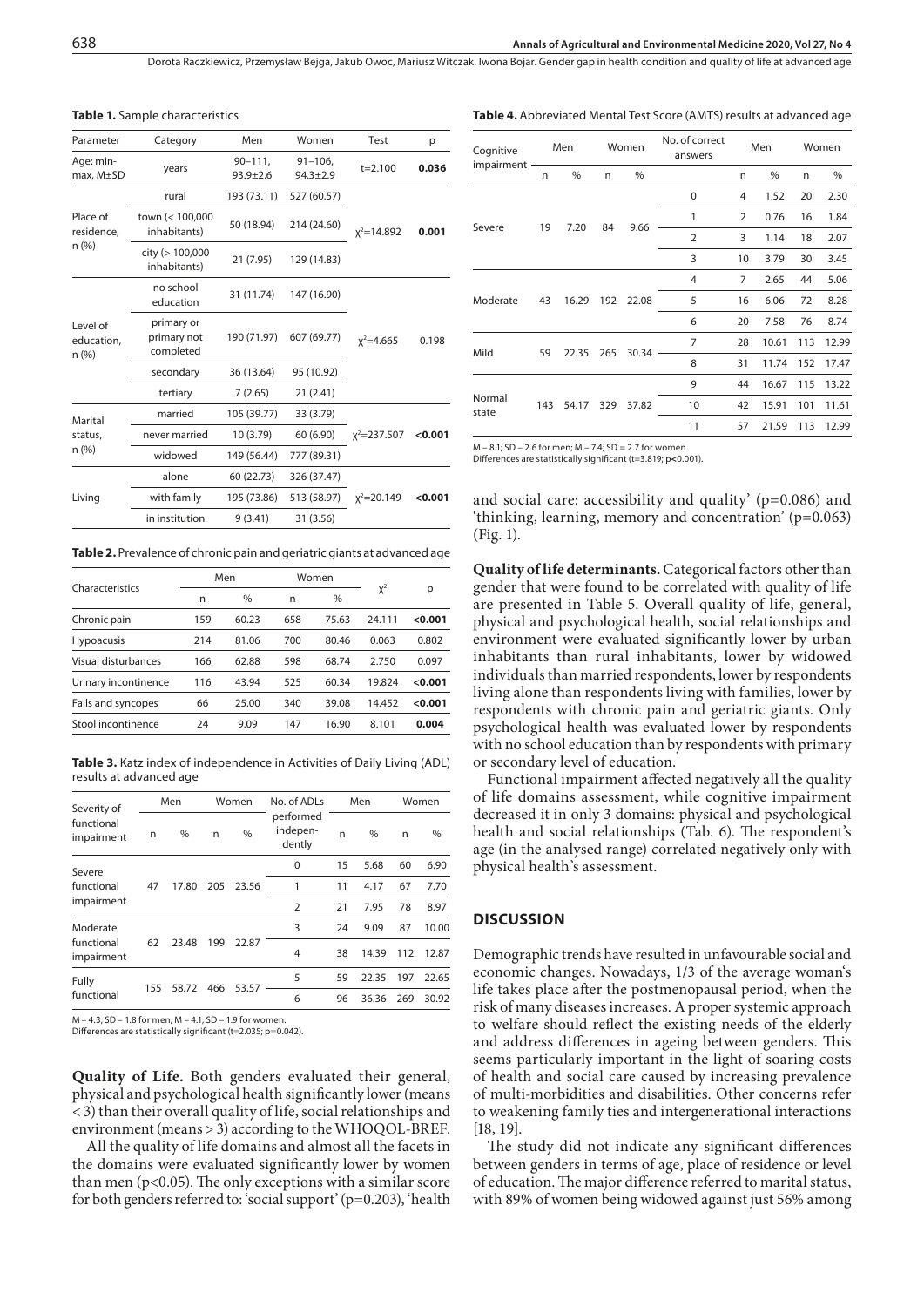### **Annals of Agricultural and Environmental Medicine 2020, Vol 27, No 4** 639

Dorota Raczkiewicz, Przemysław Bejga, Jakub Owoc, Mariusz Witczak, Iwona Bojar . Gender gap in health condition and quality of life at advanced age



**Figure 1.** Gender gap in quality of life at advanced age

Notes: The assessment of all the domains and almost all the facets was significantly higher for the men than the women (p<0.05). The exceptions were 3 facets: 'thinking, learning, memory and concentration' (p=0.063); 'social support' (p=0.203); 'accessibility and quality of health and social care' (p=0.086) – the assessment of which was not significantly different between the men and the women.

men. 40% of the analysed men remained married, while only 4% of women. This is important, as loneliness may implicate a number of unfavourable processes that negatively impact on health [20]. Official Polish statistics show that 62% of men aged 80 years or over are married, while the percentage of widowed women is as high as 80% [21]. Hence, being old may indicate loneliness among women but not necessarily among men.

**Health condition of men and women.** An Iranian study indicated greater disability among older women than men (5.6% vs. 4.38%); however, the overall disability rates were lower than in highly developed countries [22]. A study from Austria showed daily functionality to be limited among 10–20% of females, which was more than among males, and in line with the results of the current study [23]. Although the data referred to the 75 – 84 age group, the nature of this trend is consistent – females were less functional than males in their daily activities.

The process of ageing is clearly related to a gradual decline in intellectual abilities that accelerates around the age of 75. The Instrumental Activities of Daily Living Scale (iADL) scores typically indicate that 10–30% of people aged 75–84 have some deficits in that area. It may reach as much as 50% in the oldest groups; however, males scored better than females [23]. In terms of the function of daily life (ADL), an age-related decline is commonly observed.

The percentage of independent persons (ADL scale 5–6 points) in the Polsenior study decreases from 99.9% at the age of 65–69 to 79.1% in the oldest age group of 90 years and more. Women aged 85 and over were less fit on the ADL scale than men of the same age. In the current study, women aged 90 and over remained independent in 53.45% (5–6 points on the ADL scale), slightly worse than men of the same age (58.72%). This association has also been confirmed by the Polsenior study [24].

The Abbreviated Mental Test Score (AMTS) delivers more mixed results with regard to differences between genders. In a group of Polish patients residing in a nursing home, Glowacka et al. [25] demonstrated that men had slightly better AMTS results. However, the sample was small (94 participants) with male participants younger on average than females (69 years vs 80 years). A study by Slusarska et al. [26] found that females were more likely to obtain normal scores (no impairment) than the males (40.6% vs. 24.7%). The study was again substantially smaller and the participants were younger than those in the presented group (101 participants aged 65–75). Kim and Park found in a Korean population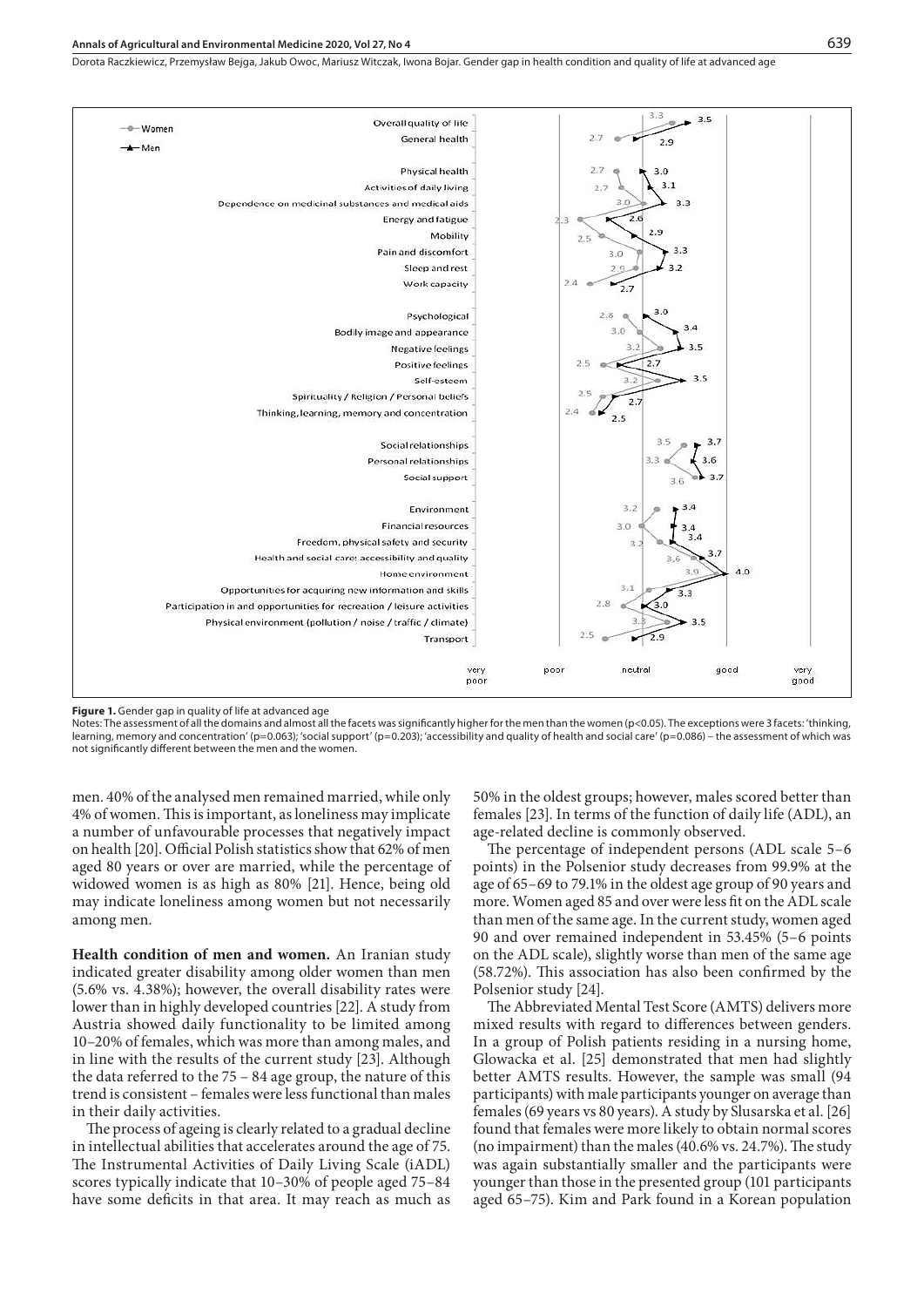|                      | Covariate             | Category                               |     | of life | Overall quality |     |     | General health           |     |     | Physical health          |     | health | Psychological |     | Social | relationships |     | Environment |            |
|----------------------|-----------------------|----------------------------------------|-----|---------|-----------------|-----|-----|--------------------------|-----|-----|--------------------------|-----|--------|---------------|-----|--------|---------------|-----|-------------|------------|
|                      |                       |                                        | Me  | M       | p               | Me  | M   | p                        | Me  | M   | p                        | Me  | M      | p             | Me  | M      | p             | Me  | M           | p          |
|                      |                       | Total                                  | 4.0 | 3.4     | ÷,              | 3.0 | 2.8 | $\overline{\phantom{a}}$ | 2.7 | 2.8 | $\overline{\phantom{a}}$ | 2.8 | 2.9    |               | 3.5 | 3.5    | ÷,            | 3.3 | 3.2         |            |
|                      |                       | men                                    | 4.0 | 3.3     |                 | 3.0 | 2.7 |                          | 3.0 | 2.7 |                          | 3.0 | 2.8    |               | 4.0 | 3.5    |               | 3.4 | 3.2         |            |
|                      | Gender                | women                                  | 3.0 | 3.5     | 0.003           | 3.0 | 2.9 | 0.003                    | 2.7 | 3.0 | < 0.001                  | 2.8 | 3.0    | < 0.001       | 3.5 | 3.7    | 0.002         | 3.1 | 3.4         | < 0.001    |
|                      |                       | rural                                  | 4.0 | 3.4     | 0.019           | 3.0 | 2.8 | < 0.001                  | 2.9 | 2.8 | < 0.001                  | 2.8 | 2.9    | 0.015         | 3.5 | 3.6    | < 0.001       | 3.4 | 3.3         | 0.027      |
|                      | Place of<br>residence | town                                   | 4.0 | 3.4     | 0.235           | 3.0 | 2.7 | 0.097                    | 2.7 | 2.7 | 0.011                    | 2.8 | 2.8    | 0.230         | 3.5 | 3.4    | 0.123         | 3.1 | 3.1         | < 0.001    |
|                      |                       | city                                   | 3.0 | 3.2     | ref.            | 2.0 | 2.5 | ref.                     | 2.4 | 2.5 | ref.                     | 2.7 | 2.7    | ref.          | 3.5 | 3.3    | ref.          | 3.0 | 3.0         | ref.       |
|                      |                       | no school<br>education                 | 4.0 | 3.4     | ref.            | 3.0 | 2.6 | ref.                     | 2.7 | 2.7 | ref.                     | 2.7 | 2.7    | ref.          | 3.5 | 3.5    | ref.          | 3.3 | 3.2         | ref.       |
| Character-<br>istics | Level of<br>education | primary or<br>primary not<br>completed | 4.0 | 3.4     | 0.259           | 3.0 | 2.8 | 0.112                    | 2.7 | 2.8 | 0.137                    | 2.8 | 2.9    | 0.006         | 3.5 | 3.6    | 0.157         | 3.3 | 3.2         | 0.099      |
|                      |                       | secondary                              | 4.0 | 3.3     | 0.677           | 3.0 | 2.7 | 0.440                    | 2.7 | 2.8 | 0.376                    | 3.0 | 3.0    | 0.006         | 3.5 | 3.4    | 0.438         | 3.1 | 3.2         | 0.677      |
|                      |                       | tertiary                               | 3.0 | 3.2     | 0.544           | 3.0 | 2.8 | 0.564                    | 2.7 | 2.8 | 0.618                    | 2.8 | 2.9    | 0.142         | 3.5 | 3.5    | 0.705         | 3.3 | 3.2         | 0.773      |
|                      | Marital status        | married                                | 4.0 | 3.6     | 0.014           | 3.0 | 3.0 | 0.015                    | 3.0 | 2.9 | 0.007                    | 3.0 | 3.1    | < 0.001       | 4.0 | 3.8    | < 0.001       | 3.4 | 3.4         | < 0.001    |
|                      |                       | never married                          | 3.0 | 3.4     | 0.740           | 3.0 | 2.8 | 0.618                    | 2.7 | 2.8 | 0.863                    | 2.8 | 2.8    | 0.908         | 3.3 | 3.3    | 0.027         | 3.1 | 3.1         | 0.427      |
|                      |                       | widowed                                | 4.0 | 3.4     | ref.            | 3.0 | 2.7 | ref.                     | 2.7 | 2.7 | ref.                     | 2.8 | 2.8    | ref.          | 3.5 | 3.5    | ref.          | 3.3 | 3.2         | ref.       |
|                      | Living                | alone                                  | 3.0 | 3.3     | < 0.001         | 2.0 | 2.6 | 0.001                    | 2.7 | 2.7 | 0.241                    | 2.7 | 2.8    | 0.006         | 3.5 | 3.4    | < 0.001       | 3.1 | 3.1         | < 0.001    |
|                      |                       | with family                            | 4.0 | 3.5     | ref.            | 3.0 | 2.8 | ref.                     | 2.7 | 2.8 | ref.                     | 2.8 | 2.9    | ref.          | 4.0 | 3.6    | ref.          | 3.4 | 3.3         | ref.       |
|                      |                       | in institution                         | 3.0 | 3.4     | 0.470           | 2.0 | 2.5 | 0.089                    | 2.6 | 2.6 | 0.178                    | 2.7 | 2.7    | 0.086         | 3.5 | 3.3    | 0.007         | 3.4 | 3.3         | 0.738      |
|                      |                       | no                                     | 4.0 | 3.7     |                 | 3.0 | 3.2 |                          | 3.3 | 3.2 |                          | 3.2 | 3.2    |               | 4.0 | 3.7    |               | 3.5 | 3.5         |            |
|                      | Chronic pain -        | yes                                    | 3.0 | 3.3     | < 0.001         | 2.0 | 2.6 | < 0.001                  | 2.6 | 2.6 | < 0.001                  | 2.7 | 2.7    | < 0.001       | 3.5 | 3.5    | 0.001         | 3.1 | 3.1         | < 0.001    |
|                      |                       | no                                     | 4.0 | 3.5     |                 | 3.0 | 3.0 |                          | 3.1 | 3.1 |                          | 3.0 | 3.1    |               | 4.0 | 3.6    |               | 3.4 | 3.4         |            |
|                      | Hypoacusis            | yes                                    | 3.0 | 3.3     | < 0.001         | 2.0 | 2.6 | < 0.001                  | 2.6 | 2.5 | < 0.001                  | 2.7 | 2.7    | < 0.001       | 3.5 | 3.4    | < 0.001       | 3.1 | 3.1         | < 0.001    |
|                      | Visual                | no                                     | 4.0 | 3.4     |                 | 3.0 | 2.8 |                          | 2.9 | 2.9 |                          | 3.0 | 3.0    |               | 3.5 | 3.5    |               | 3.4 | 3.3         |            |
|                      | disturbances          | yes                                    | 3.0 | 3.3     | 0.050           | 2.0 | 2.4 | < 0.001                  | 2.2 | 2.3 | < 0.001                  | 2.5 | 2.5    | < 0.001       | 3.5 | 3.4    | 0.012         | 3.0 | 3.0         | < 0.001    |
| Geriatric            | Urinary               | no                                     | 4.0 | 3.5     |                 | 3.0 | 2.9 |                          | 3.0 | 3.0 |                          | 3.0 | 3.0    |               | 3.5 | 3.6    |               | 3.4 | 3.4         |            |
| giants               | incontinence          | yes                                    | 3.0 | 3.2     | < 0.001         | 2.0 | 2.5 | $-$ <0.001               | 2.4 | 2.4 | $-$ <0.001 -             | 2.7 | 2.7    | $-$ <0.001    | 3.5 | 3.4    | $-$ <0.001    | 3.0 | 3.0         | $-$ <0.001 |
|                      | Falls and             | no                                     | 4.0 | 3.5     |                 | 3.0 | 2.9 |                          | 3.0 | 3.0 |                          | 3.0 | 3.1    |               | 3.5 | 3.6    |               | 3.4 | 3.4         |            |
|                      | syncopes              | yes                                    | 3.0 | 3.3     | 0.006           | 3.0 | 2.7 | 0.003                    | 2.7 | 2.7 | < 0.001                  | 2.7 | 2.8    | < 0.001       | 3.5 | 3.5    | 0.464         | 3.1 | 3.2         | < 0.001    |
|                      | Stool                 | no                                     | 4.0 | 3.5     |                 | 3.0 | 2.9 |                          | 3.0 | 3.0 |                          | 3.  | 3.1    |               | 3.5 | 3.6    |               | 3.4 | 3.4         |            |
|                      | incontinence          | yes                                    | 4.0 | 3.4     | 0.254           | 3.0 | 2.7 | $-0.015$                 | 2.7 | 2.7 | $-$ <0.001 -             | 2.8 | 2.8    | $-$ <0.001    | 3.5 | 3.5    | $-0.354$      | 3.3 | 3.2         | $-$ <0.001 |

#### **Table 5.** WHO quality of life domains vs. categorical demographic and health conditions at advanced age

ref. – reference category for categorical covariates; Me – median; M – mean quality of life (1 – very poor, 2 – poor, 3 – neutral, 4 – good, 5 – very good).

#### **Table 6.** Correlations between WHO quality of life domains and age, ADL and AMTS at advanced age.

| Covariate Category |                                                 | Overall quality<br>of life |              | General health |         |          | Physical health |          | Psychological<br>health | Social<br>relationships |         | Environment |         |
|--------------------|-------------------------------------------------|----------------------------|--------------|----------------|---------|----------|-----------------|----------|-------------------------|-------------------------|---------|-------------|---------|
|                    |                                                 |                            | <sub>D</sub> |                | D.      |          | p               |          | D                       |                         |         |             | D.      |
| Age                | years                                           | $-0.020$                   | 0.510        | 0.038          | 0.222   | $-0.098$ | 0.002           | $-0.050$ | 0.108                   | $-0.021$                | 0.497   | $-0.029$    | 0.354   |
| <b>ADL</b>         | daily living activities performed independently | 0.165                      | < 0.001      | 0.266          | < 0.001 | 0.472    | < 0.001         | 0.366    | < 0.001                 | 0.146                   | < 0.001 | 0.291       | < 0.001 |
| <b>AMTS</b>        | correct answers                                 | 0.057                      | 0.074        | 0.033          | 0.304   | 0.073    | 0.022           | 0.085    | 0.008                   | 0.062                   | 0.050   | 0.055       | 0.086   |

r – Pearson's correlation coefficient.

study that the MMSE value was worse for women than for men [27]. Previous results showed that undetected cases of dementia exceed 50% of people suffering from this disorder in the community [28]. This is a known phenomenon worldwide. The extent of under-detection of dementia as well as its causes are still not reported. It is obvious, however, that detecting people living with dementia is crucial for proper care and treatment. Results of the corrent study also indicate a significant number of people with cognitive impairment who

had not previously been diagnosed with dementia. Moderate cognitive impairment was found in approx. 22% of analyzed males, whereas approx. 32% of females, and severe cognitive impairment in 7% of males and almost 10% of females. These cases should be suspected of dementia and indicate a high percentage of undiagnosed or misdiagnosed dementia. This is a well known phenomenon worldwide. Nowadays, early diagnosis of cognitive impairment is considered crucial, taking into consideration various aspects: QoL, providing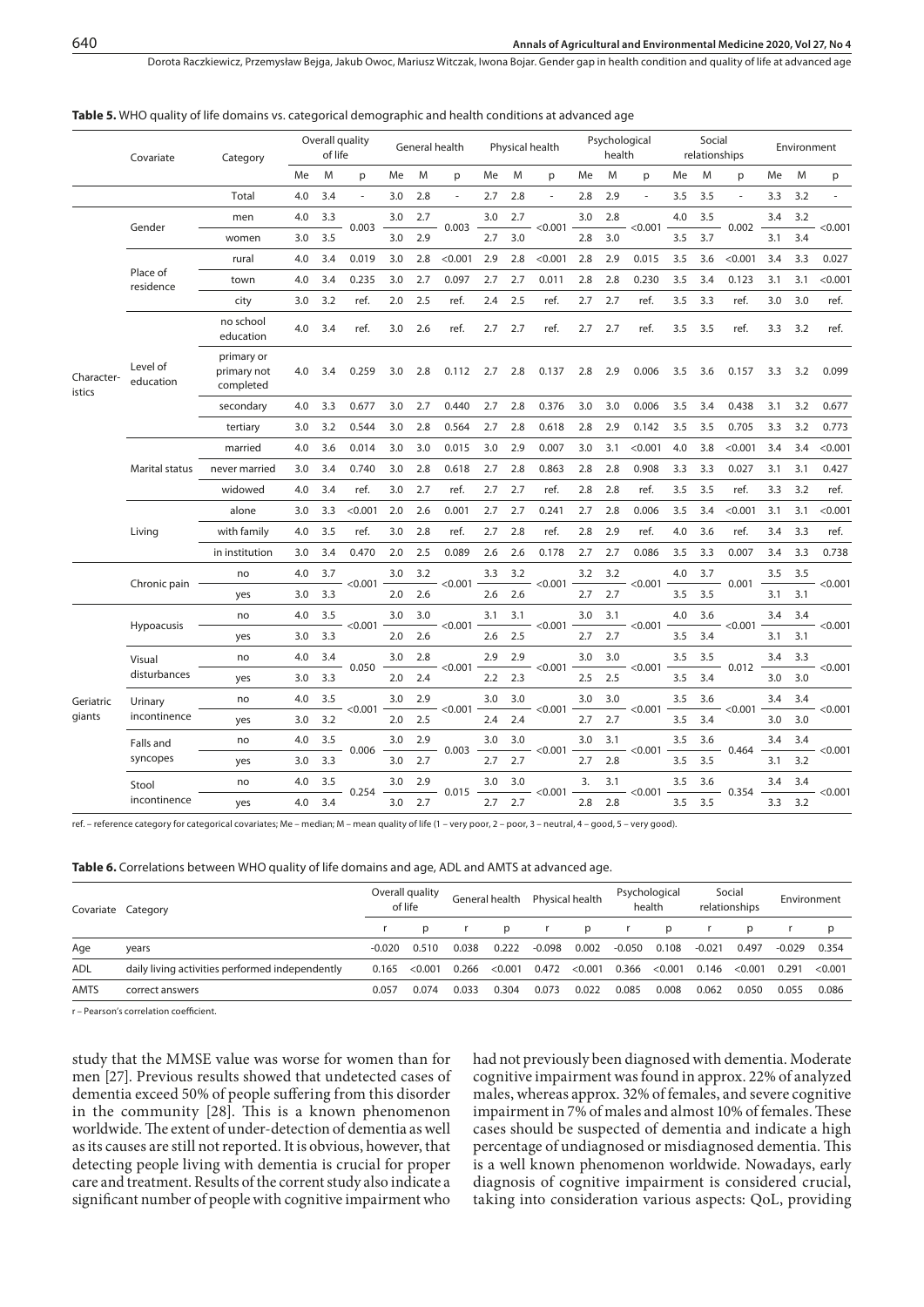adequate support and prevention of dementia [29]. A metaanalysis of 23 studies demonstrated that studies reporting under-detection of dementia in the community concerned mainly high-income countries, and none were performed in low-income countries [30]. The authors observed that among older adults, men and people with dementia at earlier ages had higher risk of undetected dementia.

The so-called geriatric giants are a collective term for various impairments prevalent in the elderly [31, 32]. It seems natural that elderly males are less prone to urinary incontinence, but differences are not as significant as in other areas. A Scandinavian study of 5,474 people aged 70 or more (mean age of 76.57% of females) showed that women were significantly more likely to suffer from the syndrome (29% vs. 23.3% of men), but not quite as likely with respect to falls (40.7% vs. 27.8% of men, p<0.0001) [33]. The authors also pointed out that participants suffering from urinary incontinence were more likely to fall [33, 34]. In the women analysed in the current study, in all but one, the geriatric giants were more common than in men. Only hearing disturbance was demonstrated to be present with similar prevalence in both genders.

An Austrian study [23] demonstrated a worse overall health condition among women, and a higher prevalence of most somatic diseases associated with old age. Women reported serious pain more frequently than men, which is in line with the current finding of 76% of women reporting chronic pain, compared with 60% of males. These results are very consistent to those presented in this study. Somewhat different findings were obtained by another Polish study that found males to suffer more frequently from faecal incontinence (29.5% vs. 26.3%) and problems with vision (45% vs. 38.1%). However, due to younger age of participants (N=506, 60 years or over), the group was not entirely comparable [35]. The age-wise comparison revealed that – in line with the current findings – elderly males enjoyed better health than elderly females.

**Quality of life in elderly men and women.** The results of the WHOQOL-BREF survey from this study showed rather low levels of general health satisfaction. Men rated it at 2.9 points while women at 2.7, on average. Men also rated higher their physical health, (3.0 vs 2.7) and general quality of life (3.5 vs 3.3).

Similar findings were reported by Winkler et al. [23] who found that among seniors aged 75 or over, 35.5% of females rated their health as good or very good (43.8% among men) and 20.1% as bad or very bad (18.6% among men). The same association referred to quality of life with 58.3% of men rating it as good or very good (48.8% among women) and 11% as bad or very bad (14.7% among women). Despite age differences, the finding of men rating their life and health better than women seems very consistent across both studies. Other data suggest that quality of life can be satisfactory even at older age. The PolSenior study [24] which covered 3,027 seniors: 1,066 aged 80 or over (303 aged 90 or over) reported that 64.2% of males and 54.4% of females subjectively evaluated the quality of their lives as good or very good, with only 4.6% and 6.6%, respectively, considering it bad or very bad. Men also rated better their physical and psychological health. Meanwhile, women performed better only in the domain of social relationships, which was in line with the results of the current study.

**Quality of life determinants at advanced age.** Some clear and understandable findings refer to geriatric giants that were all (along with chronic pain) found to negatively affect the quality of life. This is consistent with other literature that indicated associations of lower life quality with falls and fear of further falls [36], or impaired vision and hearing [37]. The results of this study show that advanced age has a negative effect on quality of life assessment. This phenomenon may certainly be associated with the prevalence chronic diseases, which is confirmed by other studies [21, 38, 39].

The quality of life score is strongly correlated with place of residence. The EUROFOUND study [40] found that quality of life, in general, was rated higher in rural regions of some countries such as Austria, Czech Republic, France, Germany and theUnited Kingdom. This is was also found in the current study; however, EUROFOUND placed Poland in the group countries with no clear differences between rural and urban areas for most indicators.

Previously, some interesting findings presented associations between health condition, chronic diseases, quality of life with level of education. A study on the elderly in Austria found that those with a higher education demonstrated better health, had a better life quality, and less frequently experienced health problems [23]. In turn, the current study confirmed such correlation only in the psychological domain.

An important finding from the presnted study is that married participants rated all the life quality domains significantly higher ( $p<0.05$ ) than those who were widowed or single. Other studies [39] confirm this phenomenon, indicating that marriage or a relationship may be the key to living a higher quality life at advanced age. This, to some extent, may explain the finding that 90+ men live better quality lives that 90+ women, since the former were married much more frequently (40% vs. 4%). The nature of this association cannot be determined based on the available data and could be investigated by future studies. Importantly, other studies also suggest that active leisure over the long term may contribute to increased quality of life among the oldest age group [41].

An additional important predicting factor of the quality of life was staying fit, which suggests that the quality of life is indeed more about 'adding life to years, not just more years to life [42].

#### **CONCLUSIONS**

The study supports evidence that 90+ men assess their health better than 90+ women, and that their quality of life is not affected as much by old age as in women.

The single most important factor found to positively correlate with quality of life was being married. Others factors include: place of residence (rural), living with a family, lack of geriatric giants.

It is necessary to promote women's physical and mental activity at the start of their ageing in order to decrease the gender gap in health condition and the quality of life at advanced age.

Future studies may focus on investigating the cause and effect relationship between quality of life and being married at advanced age.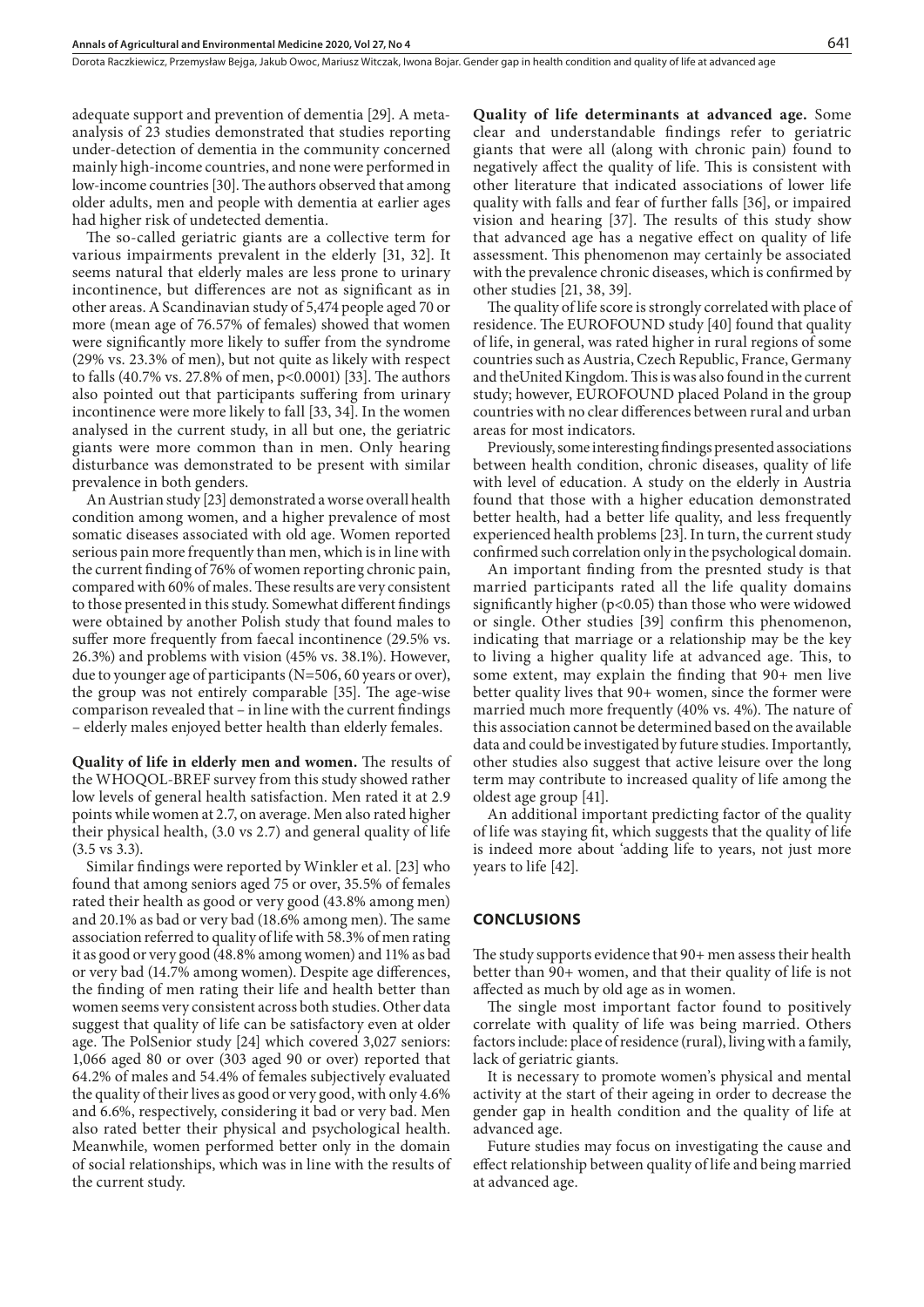**Strengths and limitations.** This study is subject to certain limitations. First, there is a risk of selection bias as data were collected through Social Support Centres. However, the sample group was fairly large considering the age criterion, and had an almost identical gender structure (76.72% vs. 23.28%) as the general Polish population aged 90+ (76.1% vs. 23.9%) [43].

Second, it cannot be excluded that the results are somewhat biased as seniors requiring or seeking support from the centres may live lower quality lives than those who do not seek such help. On the other hand, participants not able to communicate in a logical manner were excluded. Mild or severe cognitive impairment may also have biased the results; however, it was required that all participants scoring below 4 AMTS points be assisted by family members or carers familiar with their health and living conditions.

To the best knowledge of the authors, this is one of the largest studies of people aged 90 or over.

#### **Conflicts of interest**

Authors have no conflicts of interests to declare.

## **REFERENCES**

- 1. European Commission. The 2012 Ageing Report Economic and budgetary projections for 27 EU Member States (2010–2060). European Economy 2/2012. ec.europa.eu/economy\_finance /publications/../ee-2012.
- 2. Healthy life years, life expectancy statistics. Eurostat 2018. [http://](about:blank) [appsso.eurostat.ec.europa.eu/nui/show.do?dataset=hlth\\_hlye&lang=en](about:blank)
- 3. Thomas PA. Gender, social engagement, and limitations in late life. Social Science & Medicine [Volume 2011; 73\(9](about:blank)): 1428–143.
- 4. Health at a Glance: Europe Life expectancy and healthy life expectancy at birth, OECD iLibrary 2012: Statistics, [www.oecdbetterlifeindex.](about:blank) [org/…/united-kingdom/2012](about:blank)
- 5. Life expectancy at birth, male, females (years). World Bank 2018. [https://](about:blank) [data.worldbank.org/indicator/SP.DYN.LE00.MA.IN?locations=EU](about:blank)
- 6. Sundberg L, Agahi N, Fritzell J, Fors S. Why is the gender gap in life expectancy decreasing? The impact of age- and cause-specific mortality in Sweden 1997–2014. [Int J Public Health](about:blank) 2018; 63(6): 673–681. doi: [10.1007/s00038-018-1097-3](about:blank)
- 7. Luy M, Wegner-Siegmundt C. The impact of smoking on gender differences in life expectancy: more heterogeneous than often stated. Eur J Public Health 2015; 25: 706–710. doi: [10.1093/eurpub/cku211](about:blank)
- 8. Austad SN. [Sex differences in health and aging: a dialog between the](about:blank) [brain and gonad?](about:blank) GeroScience 2019; 41: 267–273.
- 9. Zhang Y, Wu L, Wang Y, Zhang M, Li L, Zhu D. et al. Protective Role of Estrogen-induced miRNA-29 Expression in Carbon Tetrachlorideinduced Mouse Liver Injury. The Journal of Biological Chemistry 2012; 287: 14851–14862. doi: [10.1074/jbc.M111.314922](about:blank)
- 10. Loef M, Walach H. The combined effects of healthy lifestyle behaviors on all cause mortality: a systematic review and meta-analysis. Prev Med 2012; 55: 163–170. doi: 10.1016/j.ypmed.2012.06.017
- 11. Iorga A, Cunningham CM, Moazeni S, Ruffenach G, Umar S, Eghbali M. The protective role of estrogen and estrogen receptors in cardiovascular disease and the controversial use of estrogen therapy. Biology of Sex Differences 2017; 8(33): 1–16.
- 12. Kulik TB, Janiszewska M, Piróg E, Pacian A, Stefanowicz A, Żołnierczuk-Kieliszczek D. et al. Sytuacja zdrowotna osób starszych w Polsce i innych krajach europejskich [The health situation of older people in Poland and other European countries]. Medycyna Ogólna i Nauki o Zdrowiu [General Medicine and Health Science] 2011; 17(2): 90–95 (in Polish).
- 13. Sytuacja demograficzna osób starszych i konsekwencje starzenia się ludności Polski w świetle prognozy na lata 2014–2050. Główny Urząd Statystyczny, Warszawa, 2014.
- 14. Pinkas J, Gujski M, Humeniuk E, Raczkiewicz D, Bejga P, Owoc A, et al. State of health and quality of life of women at advanced age. Medical Science Monitor 2016; 22: 3095–3105.
- 15. Shelkey M, Wallace M. Katz index of independence in activities of daily living (ADL). Try this, Best Practices in Nursing Care to Older Adults International Journal of Older People; Issue Number 2, Revised 2012
- 16. Romanik W, Łazarewicz M. The Polish version of the Abbreviated Mental Test Score (AMTS) – methodology issues. Psychiatr Psychol Klin 2017; 17(3): 203–207. doi: 10.15557/PiPK.2017.0024
- 17. Skevington SM, Lotfy M, O'Connell KA. The World Health Organization's WHOQOL-BREF quality of life assessment: Psychometric properties and results of the international field trial. A report from the WHOQOL group. Qual Life Res 2004; 13: 299–310.
- 18. Piniero-Rodriges M.A, Facchini A, Thume E, Maia F. Gender and incidence of functional disability in the elderly: a systematic review. Cadernos de Saude Publica 2009; 25(3): 464–476.
- 19. European Year for Active Ageing and Intergenerational Solidarity 2012. European Parliament 2011, [www.europarl.europa.eu/news/pl/](about:blank) [news-room/content/20110314IPR15479012](about:blank)
- 20. Luo Y, Hawkley LC, Waite LJ, & Cacioppo JT. Loneliness, health, and mortality in old age: A national longitudinal study. Soc Sci Med. 2012; 74: 907–914. doi: 10.1016/j.socscimed.2011.11.028
- 21. Sytuacja demograficzna osób starszych i konsekwencje starzenia się ludności Polski w świetle prognozy na lata 2014–2050 [Demographic situation of the elderly and consequences of the aging of the Polish population according to the forecast for 2014–2050], Central Statistical Office in Poland, Warsaw 2014 (in Polish).
- 22. Noei H, Sahaf R, et al. The Relationship between gender and disability in the eldery people in Tehran municipality pension organization. Iranian Journal of Ageing 2017; 12(1): 6–15.
- 23. Winkler P, Pochobradsky E, Wirl Ch. Gesundheit und Krankheit der älteren Generation in Österreich [Health and disease of the older generation in Austria]. Wien 2012 (in German).
- 24. Mossakowska M, Więcek A, Błędowski P. Aspekty medyczne, psychologiczne, socjologiczne i ekonomiczne starzenia się ludzi w Polsce – Polsenior. Część 1. Rozdział 4. Przebieg badania – Badania dodatkowe [Medical, psychological, sociological and economic aspects of the aging of people in Poland – Polsenior – Part 1. Chapter 4. The course of the study – Additional tests]. Termedia Wydawnictwa Medyczne Poznań 2012 (in Polish).
- 25. Głowacka M, Mitura K, Kornatowski T, Haor B, Zabielska P, Biercewicz M, et al. Mental capacity of elderly people according to the AMTS as shown on the example of nursing home residents. Gerontologia Polska 2017; 25: 223–228.
- 26. Slusarska B, Nowicki GJ, Bartoszek A, Wittwer S, Zboina B, Naylor K. Health problems of the elderly aged 65–75 years supervised community nurse. Gerontologia Polska 2016; 24: 17–25.
- 27. Kim JL, Park JH, KimBJ, Kim MD. Interactive influences of demographics on the Mini-Mental State Examination (MMSE) and the demographics-adjusted norms for MMSE in elderly Koreans. International Psychogeriatrics 2011; 24(4): 642–650.
- 28. Connolly A, Gaehl E, Martin H, Morris J, Purandare N. Underdiagnosis of dementia in primary care: variations in the observed prevalence and comparisons to the expected prevalence. Aging Ment Health. 2011; 15(8): 978–984. doi: 10.1080/13607863.2011.596805
- 29. Jitapunkul S, Chansirikanjana S, Thamarpirat J. Undiagnosed dementia and value of serial cognitive impairment screening in developing countries: A population-based study. Geriatr Gerontol Int. 2009; 9: 47–53.
- 30. Lang L, Clifford A, Wei L, Zhang D, Leung D, Augustine G, Danat IM, Zhou W, Copeland JR, Anstey KJ, Chen R. Prevalence and determinants of undetected dementia in the community: a systematic literature review and a meta-analysis. BMJ Open. 2017 Feb 3; 7(2): e011146. doi: 10.1136/bmjopen-2016-011146
- 31. Inouye SK, Studenski S, Tinetti ME, & Kuszel GA. Geriatric Syndromes: Clinical Research and Policy Implications of a Core Geriatric Concept. Journal of American Geriatric Society 2007; 55(5): 780–791.
- 32. Cruz-Jentoft AJ, Landi F, Topinkova E. Understanding sarcopenia as a geriatric syndrome. Current Opinion in Clinical Nutrition Metabolic Care 2010; 13(1): 1–7.
- 33. Foley AL, Loharuka S, Barrett JA, Mathews R, Williams K, McGrother CW. Association between the Geriatric Giants of urinary incontinence and falls in older people using data from the Leicestershire MRC Incontinence Study. Age and Ageing Jan 2012; 41(1): 35–40. doi: 10.1093/ ageing/afr125
- 34. Kamińska MS, Brodowski J, Karakiewicz B. Fall Risk Factors in Community-Dwelling Elderly Depending on Their Physical Function, Cognitive Status and Symptoms of Depression. Int J Environ Res Public Health. 2015: 12(4): 3406–3416. doi: [10.3390/ijerph120403406](about:blank)